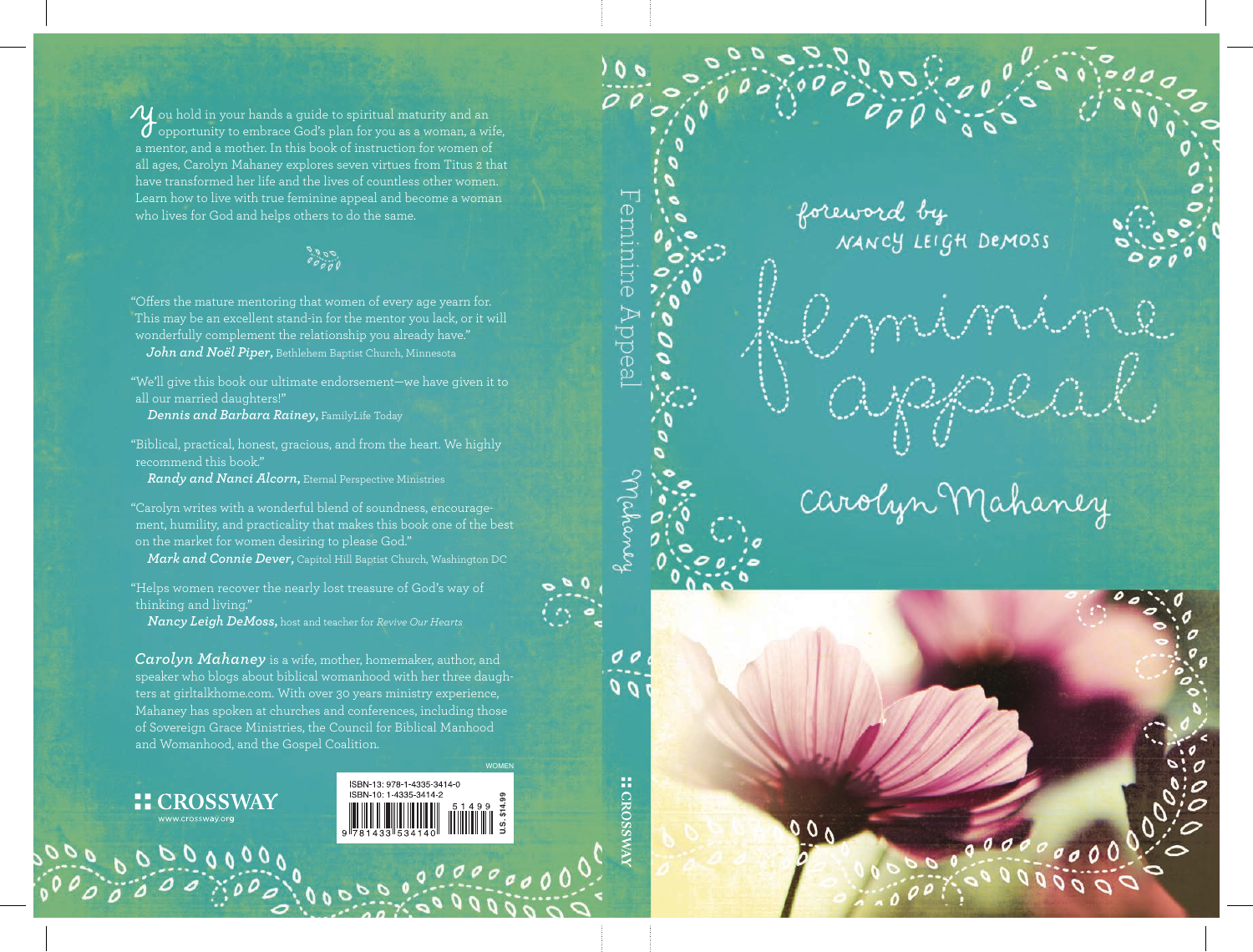*Feminine Appeal*

Copyright © 2003, 2004 by Carolyn Mahaney and Sovereign Grace Ministries Published by Crossway

> 1300 Crescent Street Wheaton, Illinois 60187

All rights reserved. No part of this publication may be reproduced, stored in a retrieval system, or transmitted in any form by any means, electronic, mechanical, photocopy, recording, or otherwise, without the prior permission of the publisher, except as provided by USA copyright law.

Cover design: Connie Gabbert

Cover image: iStock

First printing 2003, revised edition 2004

Reprinted with new cover 2012

Printed in the United States of America

Unless otherwise indicated, Scripture quotations are taken from the ESV® Bible (*The Holy Bible, English Standard Version*®). Copyright © 2001 by Crossway. Used by permission. All rights reserved.

Scripture references marked NIV are taken from *The Holy Bible: New International Version*®, NIV®*.* Copyright © 1973, 1978, 1984 by Biblica, Inc.™ Used by permission. All rights reserved worldwide.

Scripture quotations marked NASB are taken from the *New American Standard Bible*® Copyright © The Lockman Foundation 1960, 1962, 1963, 1968, 1971, 1972, 1973, 1975, 1977, 1995. Used by permission. (www.Lockman.org)

Trade Paperback ISBN: 978-1-4335-3414-0

| Library of Congress Cataloging-in-Publication Data                                                                                         |                                                            |    |         |  |                     |   |                         |  |   |            |                                                                                                                                                                                                                                       |        |  |  |  |  |  |  |  |  |  |    |
|--------------------------------------------------------------------------------------------------------------------------------------------|------------------------------------------------------------|----|---------|--|---------------------|---|-------------------------|--|---|------------|---------------------------------------------------------------------------------------------------------------------------------------------------------------------------------------------------------------------------------------|--------|--|--|--|--|--|--|--|--|--|----|
| Mahaney, Carolyn, 1955-<br>Feminine appeal: seven virtues of a godly wife and mother / Carolyn<br>Mahaney; foreword by Nancy Leigh DeMoss. |                                                            |    |         |  |                     |   |                         |  |   |            |                                                                                                                                                                                                                                       |        |  |  |  |  |  |  |  |  |  |    |
|                                                                                                                                            |                                                            |    |         |  |                     |   |                         |  |   |            |                                                                                                                                                                                                                                       | p. cm. |  |  |  |  |  |  |  |  |  |    |
|                                                                                                                                            |                                                            |    |         |  |                     |   |                         |  |   |            | Includes bibliographical references.<br>ISBN 13: 978-1-58134-615-2 (tpbk.: alk. paper)<br>ISBN 10: 1-58134-615-8<br>1. Christian women—Religious life. 2. Wives—Conduct of life.<br>3. Mothers—Conduct of life. 4. Virtues. I. Title. |        |  |  |  |  |  |  |  |  |  |    |
|                                                                                                                                            | BV4527.M235 2004                                           |    |         |  |                     |   |                         |  |   |            |                                                                                                                                                                                                                                       |        |  |  |  |  |  |  |  |  |  |    |
|                                                                                                                                            | 248.8'435-dc22                                             |    |         |  |                     |   |                         |  |   | 2004002857 |                                                                                                                                                                                                                                       |        |  |  |  |  |  |  |  |  |  |    |
|                                                                                                                                            | Crossway is a publishing ministry of Good News Publishers. |    |         |  |                     |   |                         |  |   |            |                                                                                                                                                                                                                                       |        |  |  |  |  |  |  |  |  |  |    |
| <b>VP</b>                                                                                                                                  |                                                            | 21 |         |  |                     |   | 20 19 18 17 16 15 14 13 |  |   |            |                                                                                                                                                                                                                                       |        |  |  |  |  |  |  |  |  |  | 12 |
| 12                                                                                                                                         | 11                                                         |    | 10<br>9 |  | 8<br>$\overline{7}$ | 6 | 5                       |  | 3 | 2          |                                                                                                                                                                                                                                       |        |  |  |  |  |  |  |  |  |  |    |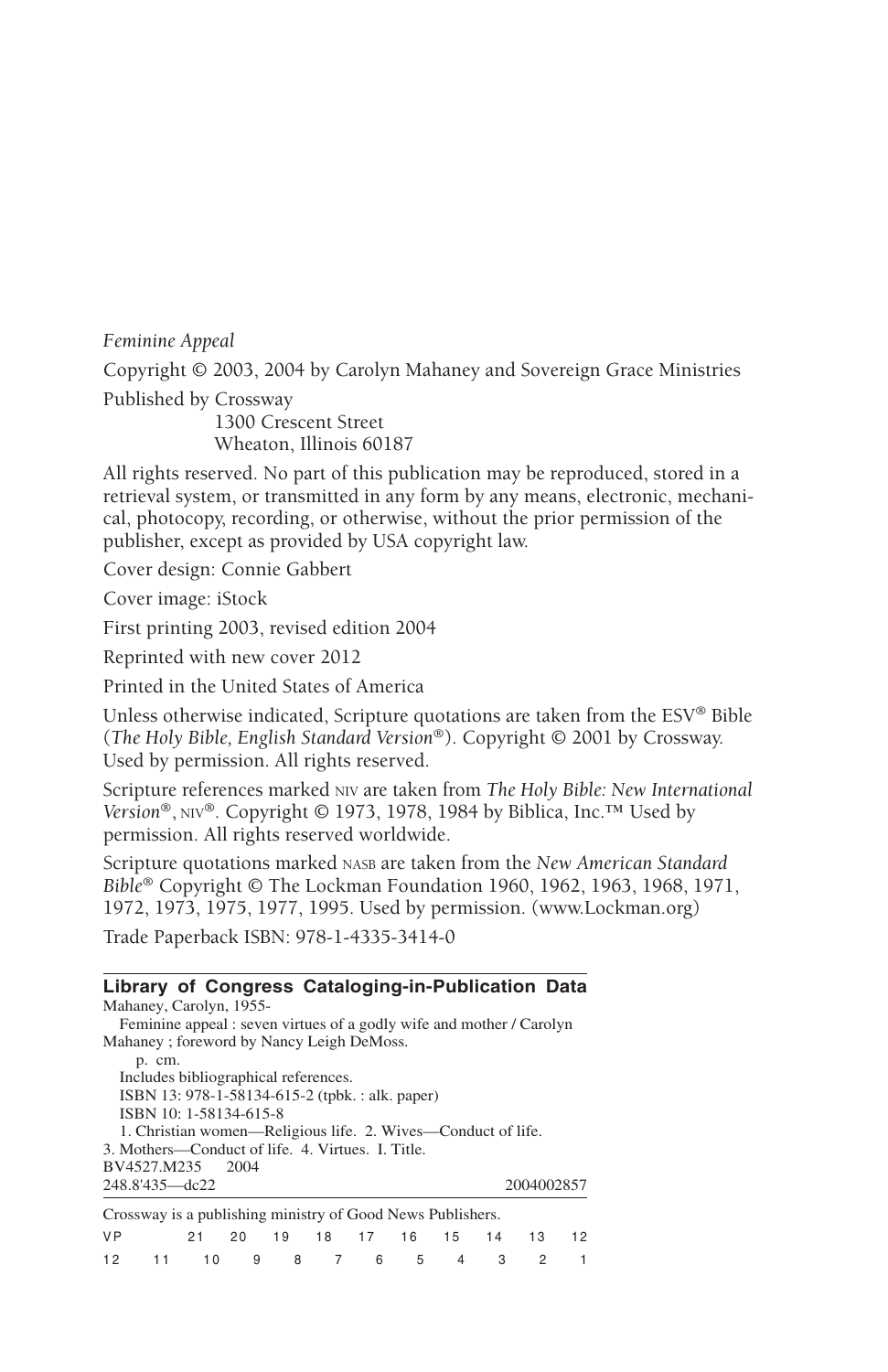# Contents

|                                     | Acknowledgments                       | 9   |  |  |
|-------------------------------------|---------------------------------------|-----|--|--|
| Foreword by Nancy Leigh DeMoss      | 13                                    |     |  |  |
| $\mathbf{1}$                        | Transformed by Titus 2                | 17  |  |  |
| $\overline{2}$                      | The Delight of Loving My Husband      | 31  |  |  |
| 3 <sup>1</sup>                      | The Blessings of Loving My Children   | 49  |  |  |
| 4                                   | The Safety of Self-Control            | 63  |  |  |
| 5                                   | The Pleasure of Purity                | 81  |  |  |
| 6                                   | The Honor of Working at Home          | 99  |  |  |
| $\overline{7}$                      | The Rewards of Kindness               | 117 |  |  |
| 8                                   | The Beauty of Submission              | 135 |  |  |
| 9                                   | Margaret's Story                      | 153 |  |  |
|                                     | <b>Study and Discussion Questions</b> | 159 |  |  |
| <b>Notes</b>                        | 183                                   |     |  |  |
| More Resources from Carolyn Mahaney |                                       |     |  |  |
|                                     |                                       |     |  |  |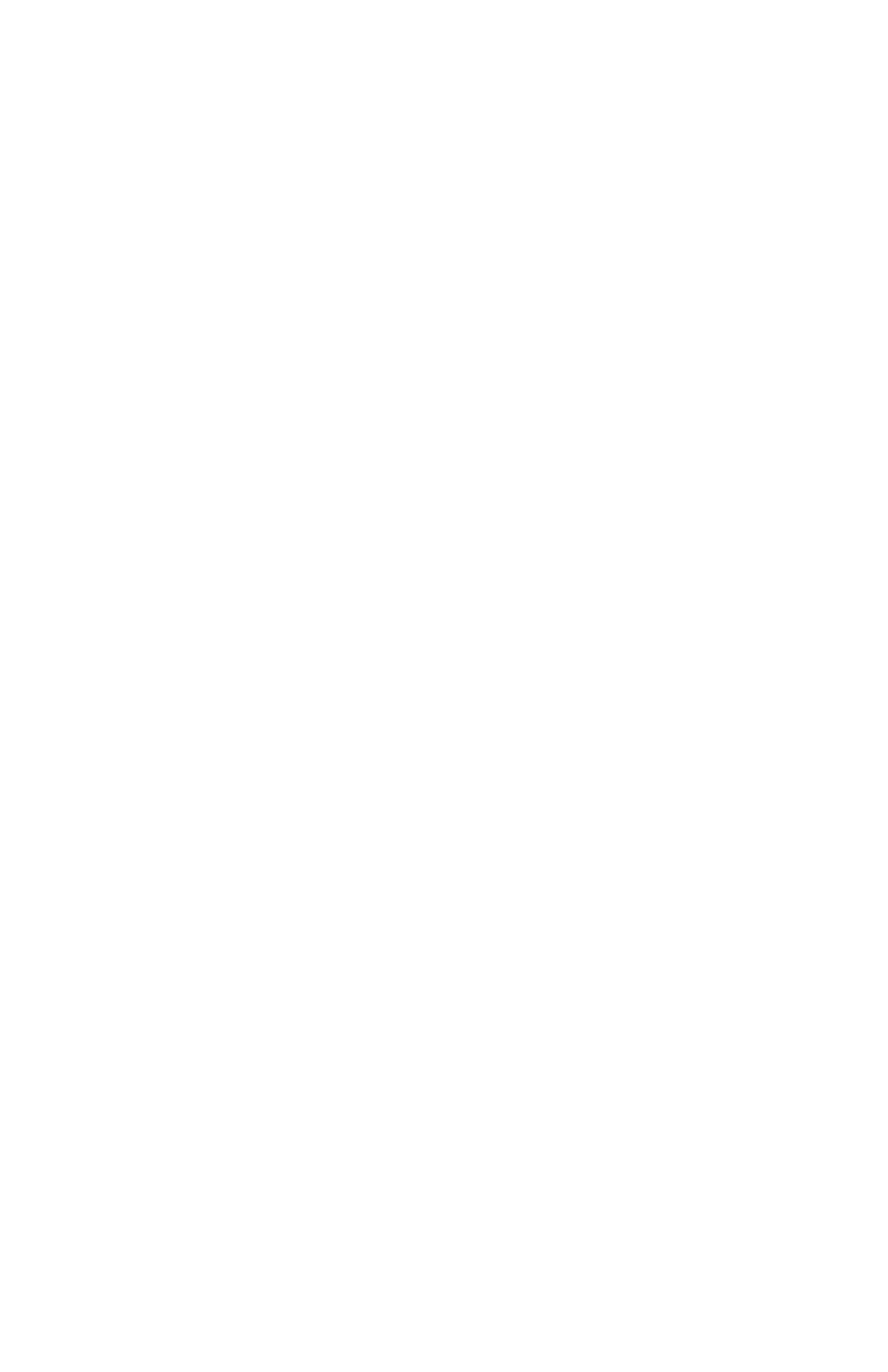# Transformed by Titus 2

Racing the clock in rush-hour traffic, Lisa groaned as she saw the predictable bloom of brake lights in front of her. She was going to be late again to the daycare center. An adrenalinedriven surge of anxiety erupted.

"Come on, come on, come *on*!" she hissed at the cars ahead.

Arriving ten minutes late, she mentally calculated the fine levied on tardy parents while she hoisted her son Nate into his well-worn car seat. In between her son's chatter on the way home, she tried to recall what she had purchased at the grocery store during her lunch hour. *Did I remember to put away the ice cream?* she wondered.

They arrived home only minutes before her husband, John, and their older son, Matthew. Entering the dark house, Lisa walked through the handsomely furnished rooms that sat empty all day and flicked on the overhead kitchen light. Grocery bags sat on every level surface, including the kitchen table.

One was leaking.

Dumping the melted ice cream in the trash, she popped something pre-made into the microwave. With one eye on the clock during dinner, Lisa estimated the amount of time she had to get the boys to bed and still pack for tomorrow's trip.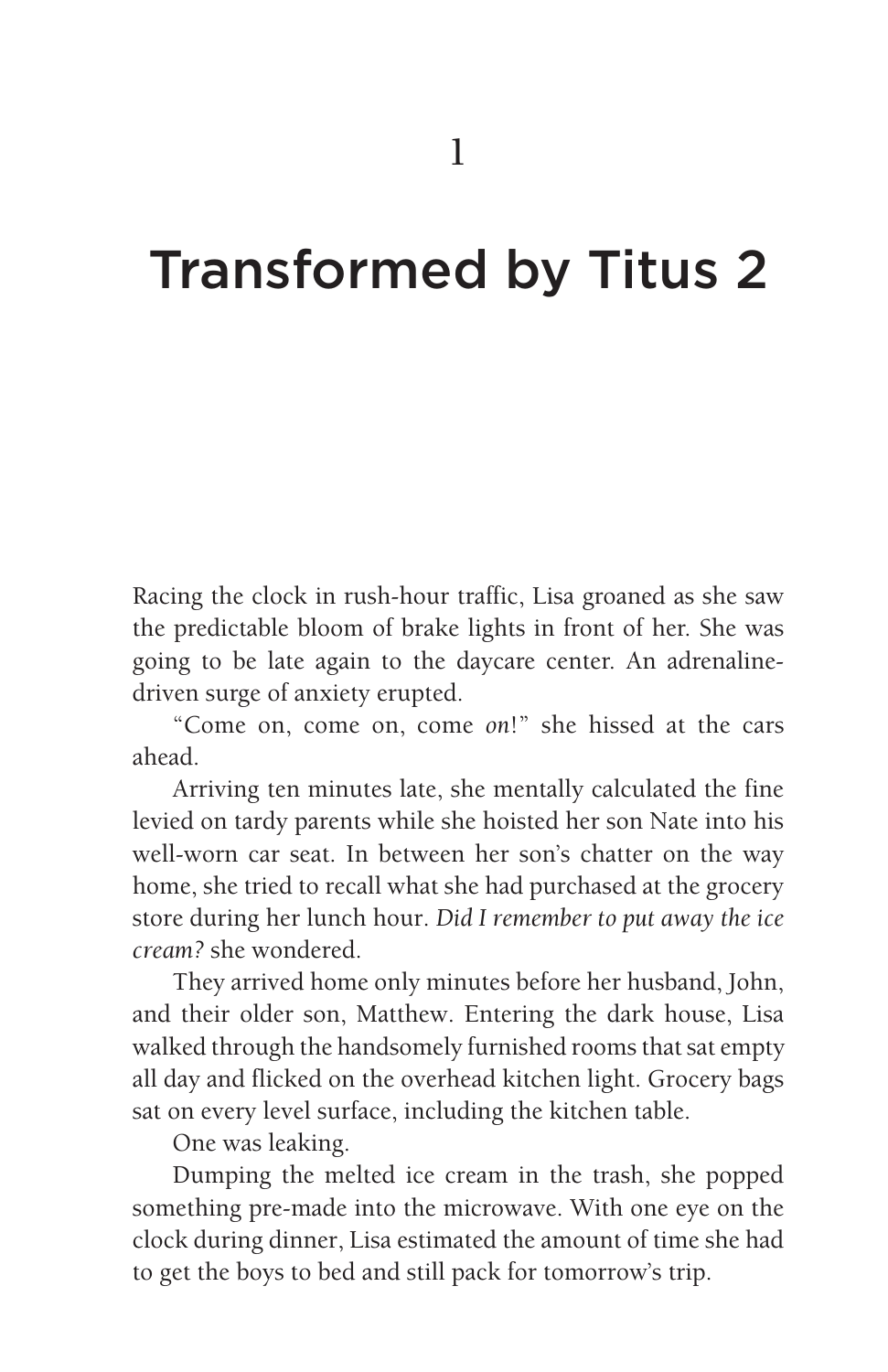"Come on, guys, let's get ready for bed," she said, pointing them toward the stairs.

Nate stopped at the door to the basement, an expansive playroom outfitted with a lavish collection of toys.

"Moh-mmeee," whined the four-year-old, as he looked down the dark steps, "we didn't even get to play with our *own* toys today."

Irritation, guilt, and sympathy converged as she knelt to hug her child. Up close, she could see exhaustion spiked with contentious confusion in his face. But the schedule must go on. Up the stairs they went—the boys to bed, Lisa to her bedroom where the open suitcase sprawled on her side of the bed.

*Something is very wrong here*, she kept thinking to herself as she packed her bag by rote*. This isn't what the good life is supposed to feel like.* Shoes? Check. Pantyhose? Check. *But this is what I've chosen.* Umbrella? Check. Phone adapter? Check. *I'm the youngest vice president in company history. We have an impressive house in a good neighborhood.* Prescriptions? Check. Toothbrush? Check. *The boys are in the best daycare and preschool in town. We should be happy.* 

*Why isn't this satisfying? Why do I feel so overwhelmed?*

#### My Girlhood Dream

Though I have never tried to juggle a full-time job and a family like my friend Lisa, I have my own memories of being completely overwhelmed.

Growing up in sunny, rural Sarasota, Florida, my dream was to one day become a wife and mother. Shortly after graduating from high school, I worked as a secretary for a Christian organization. There I met a young, exuberant preacher from the Washington, D.C. area named C. J. Mahaney, and I soon suspected my girlhood dream might come true. Sure enough, just three months after our first meeting, he proposed. Without hesitation, I said yes.

I did not consider it a hardship that I would need to leave the place where I had lived my whole life to join my new hus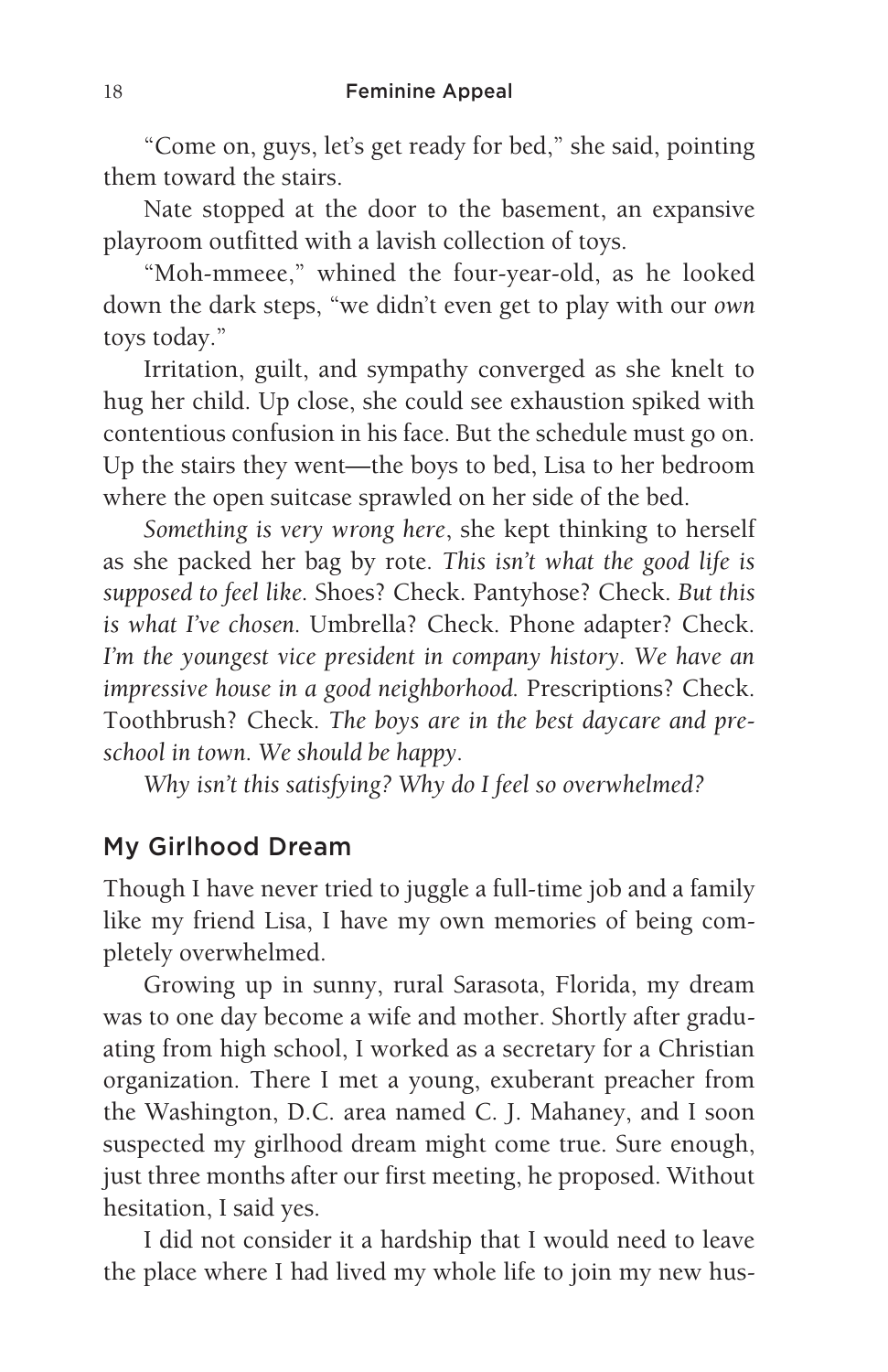band in the suburbs of our nation's capital. I was not apprehensive about saying good-bye to everyone and everything I had ever known in order to be this man's wife. That is, until we got married. C. J. was twenty-one at that time. I was nineteen. I will never forget those early days as a new bride, now more than twenty-nine years ago.

Upon returning from our honeymoon, C. J. and I made our home in a tiny one-bedroom apartment. Though I loved being married, the cold winters of D.C. were not to my liking (I had never even seen snow before!). My husband and I were in love and the best of friends; however, I soon began to miss my family and friends in Florida, and new friendships were slow to develop.

But my greatest challenge—by far—was my desire to do this "wife thing" well, but I was not sure how to pull it off. I remember thinking: *I wish there were a crash course I could take for this.* I longed to have a strong, godly, joy-filled marriage, but I had seen so many marriages fail, even Christian marriages. And the couples all started out happy and in love like C. J. and me. Where did they go wrong? How could I make certain that we didn't end up in the same place?

I yearned for someone to give me direction and guidance to share with me the essential ingredients for a successful marriage. I knew it involved more than cooking and cleaning the house. But beyond that, I wasn't sure where to begin.

The feelings of incompetence only grew stronger as children started to arrive. I became pregnant three months after our wedding. By age twenty-one, I had an infant and a one-year-old. In those first two years of marriage, there were days when I felt my battle with homesickness *and* morning sickness (more like all-day sickness) would never end. I had no prior experience caring for children, and to say the least, I felt inadequate and unprepared.

#### What Is Good?

Maybe you recognize yourself in Lisa's story. You find that life is galloping by at a furious pace, and you are frantically trying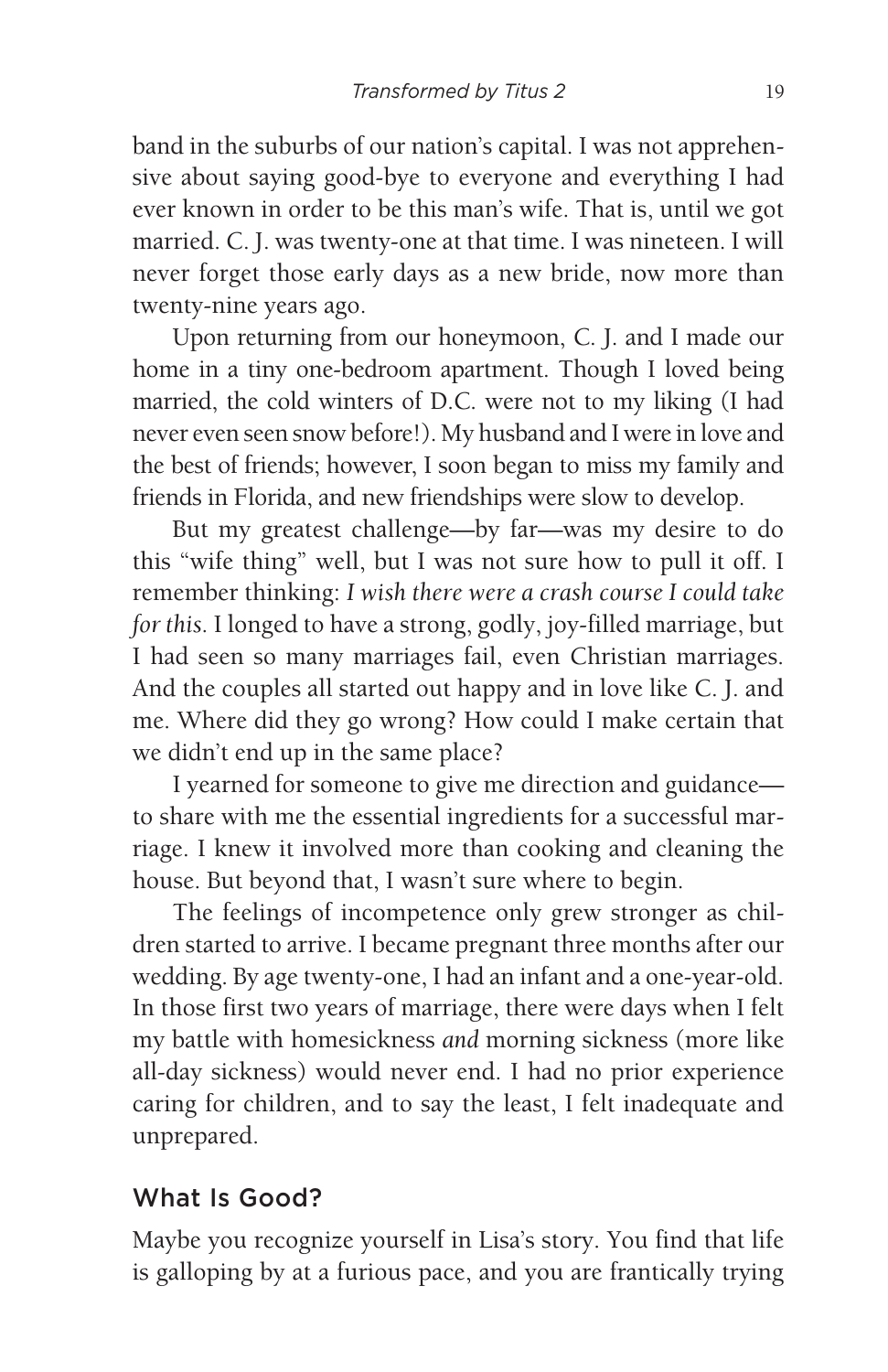to catch your breath. You wonder if you are making the right choices.

Or perhaps you identify more with my life. You are a fulltime homemaker, but still you are overwhelmed by all your responsibilities. You wish you knew of a better way to carry out this enormous task.

Isn't it telling that our culture requires training and certification for so many vocations of lesser importance, but hands us marriage and motherhood without instruction? Fortunately, God hasn't left us to fend for ourselves. He has provided invaluable wisdom for women in His Word.

If we question whether we are investing our lives in what is truly important, we have received the plumb line for women straight from holy Scripture. Look at the clear instructions found in the second chapter of Titus, verses 3 to 5:

*Older women likewise are to be reverent in behavior, not slanderers or slaves to much wine. They are to teach what is good, and so train the young women to love their husbands and children, to be self-controlled, pure, working at home, kind, and submissive to their own husbands, that the word of God may not be reviled.*

More than any other, this section of Scripture has shaped my own understanding of biblical womanhood. This passage set the standard and provided the direction I so desperately needed in those early years of marriage. And for the past twenty-nine years, these words have guided me in my role as a wife and mother.

Not only has Titus 2 transformed my life, but I've seen it revolutionize the lives of countless other women. No matter what your age or season of life—whether you are a grandmother or a high school student—this passage is applicable to you.

In this book we will explore the rich, wonderful counsel that the Lord provides for women in Titus 2. One chapter each will be devoted to "what is good"—loving our husbands, loving our children, self-control, purity, working at home, kindness, and submission in marriage. (Did you raise your eyebrows at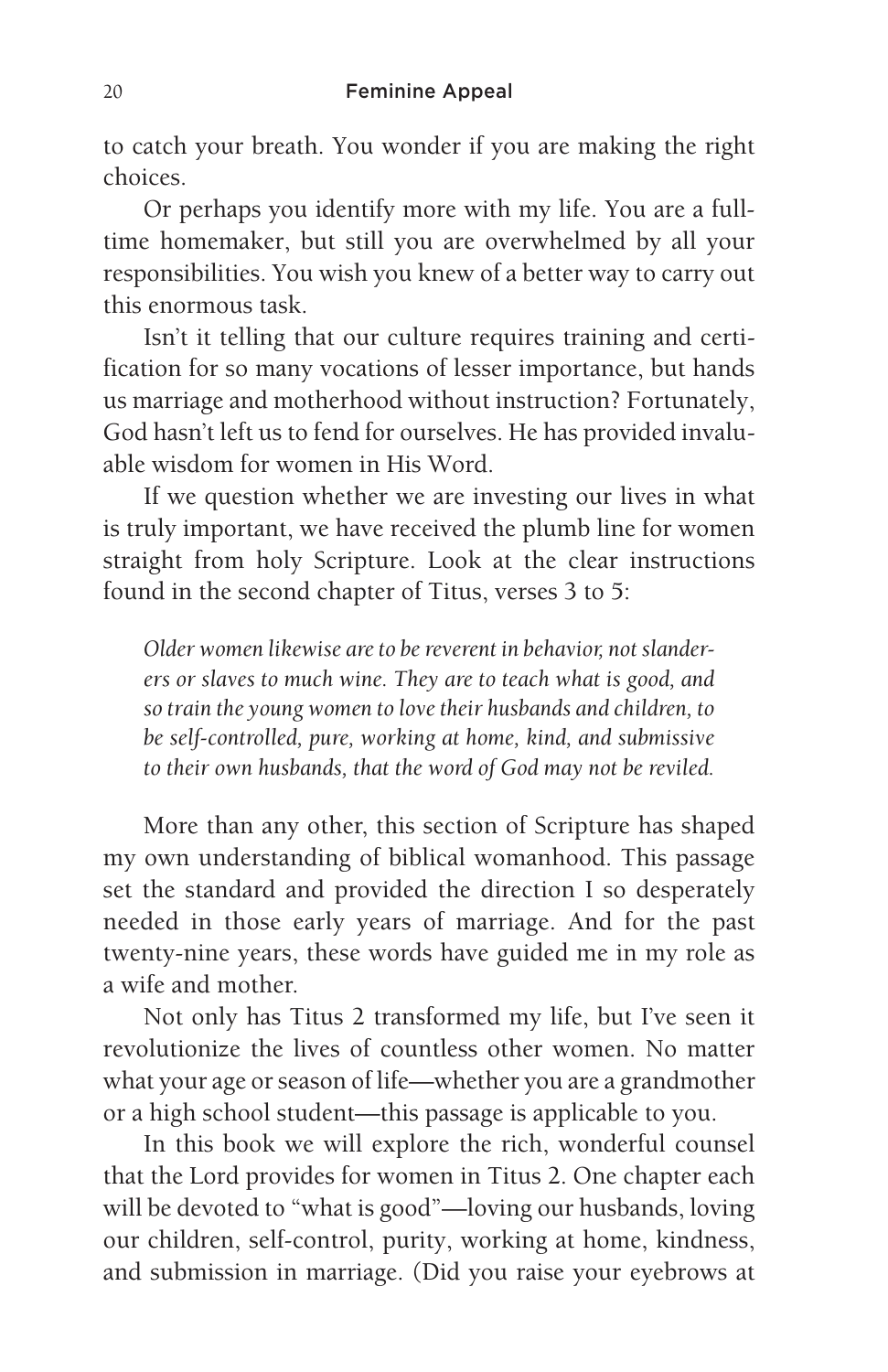the mention of submission? It's not a popular word today, but stick with me, and you'll probably be surprised and encouraged by the reason the Lord listed it among "what is good.")

#### The Mentoring Mandate

The seven feminine virtues listed in Titus 2 are prefaced with a clear call to action for older women: "Teach what is good, and so train the young women."

I longed for this kind of help and instruction in my early years of marriage and motherhood. I earnestly desired to have a more experienced, godly woman to whom I could go for advice.

My mom was an excellent role model who made caring for a family look effortless. But she was a thousand miles away, and I couldn't contact her on a daily basis. How I wished I had paid closer attention when I lived at home!

As the first among my friends to have a baby, I had no one close by whom I could ask for help. I felt very alone in this daunting task of being a wife and mother.

I remember one unhelpful method (among many) I followed with my first child, Nicole. To keep her from crying, I would nurse (and in later months, bottle-feed) her until she fell asleep. Then I would *very carefully* lay her in bed. If she woke up in the process—which happened frequently, I might add—I would have to start the whole operation over again. This ordeal could take up to an hour and a half at every naptime and nightly bedtime. To say the least, it was an exhausting and timeconsuming routine.

I continued this faulty practice until my second daughter, Kristin, was born fourteen months later. My mother was visiting to help me with the girls, and she observed my effort to care for a newborn while maintaining this bedtime practice with Nicole. "Carolyn," she admonished, "you need to put Nicole to bed and just let her cry."

I was desperate at this point; so without hesitation I followed her counsel. The first night Nicole cried for fifteen minutes. The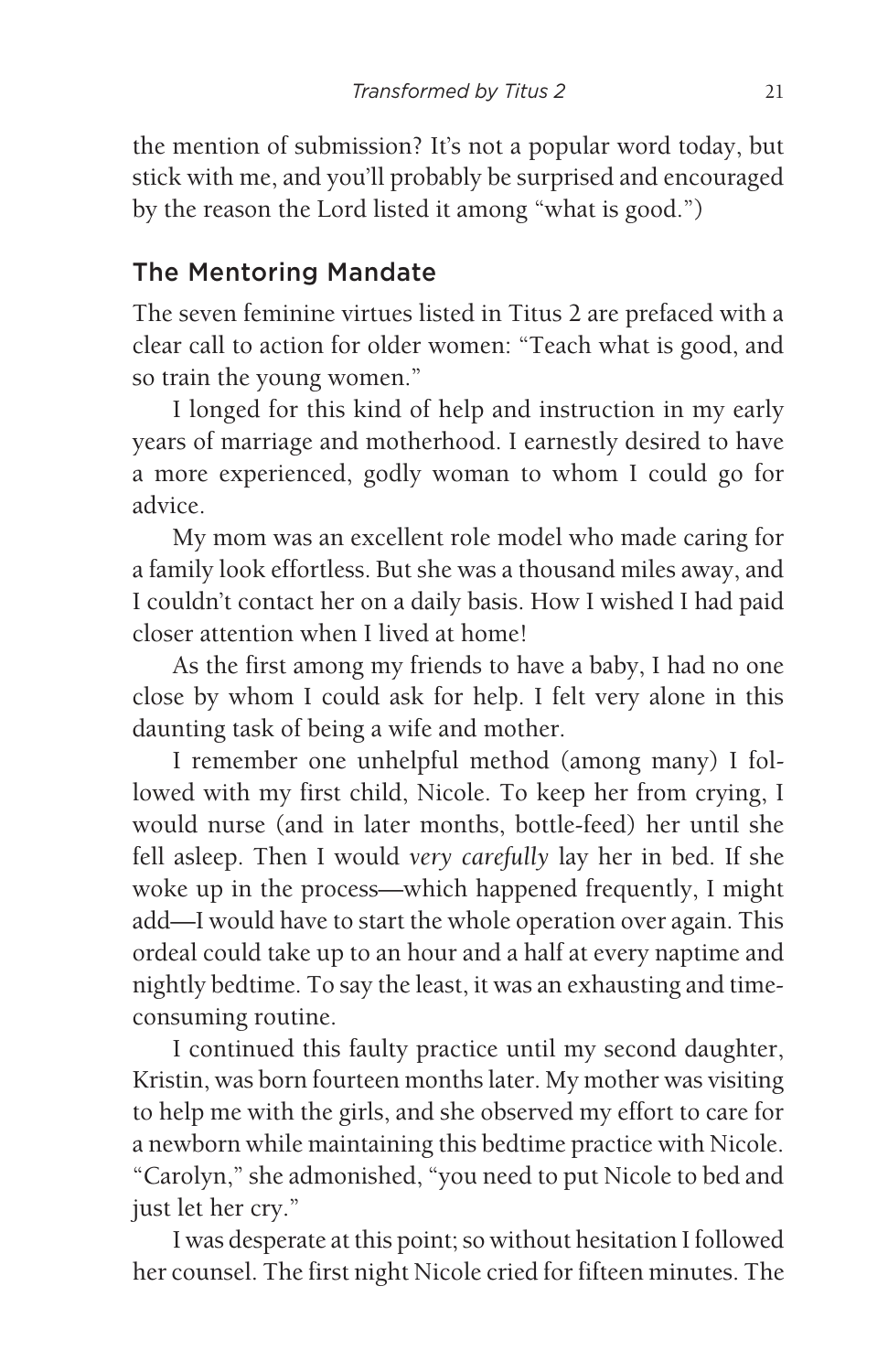next day for her nap, she whimpered only a few moments. That night she went to sleep without crying. To think I had spent all those months going through that arduous routine! How much time and effort would have been saved if only I had received the simple, practical advice of an older woman.

Our Titus 2 passage exhorts older women to provide this kind of assistance for young women. If you are an older woman, may I appeal to you to take up this challenge? Young women are in dire need of your training and instruction.

To function in this role you need not have the gift of teaching or be a theological expert; it simply requires you to possess proven character (as outlined in verse 3). The years have brought you much knowledge and insight, and you have a significant role to play in the church. You have discovered secrets of godly wisdom in relation to husbands, children, and the home that could save younger women a lot of unnecessary trouble and concern.

Author and speaker Elisabeth Elliot encourages older women in this way:

It would help younger women to know there are a few listening ears when they don't know what to do with an uncommunicative husband, a 25-pound turkey, or a two-year-old's tantrum.

It is doubtful that the Apostle Paul had in mind Bible classes or seminars or books when he spoke of *teaching* younger women. He meant the simple things, the everyday example, the willingness to take time from one's own concerns to pray with the anxious mother, to walk with her the way of the cross—with its tremendous demands of patience, selflessness, lovingkindness—and to show her, in the ordinariness of Monday through Saturday, how to keep a quiet heart.

These lessons will come perhaps most convincingly through rocking a baby, doing some mending, cooking a supper, or cleaning a refrigerator. Through such an example, one young woman—single or married, Christian or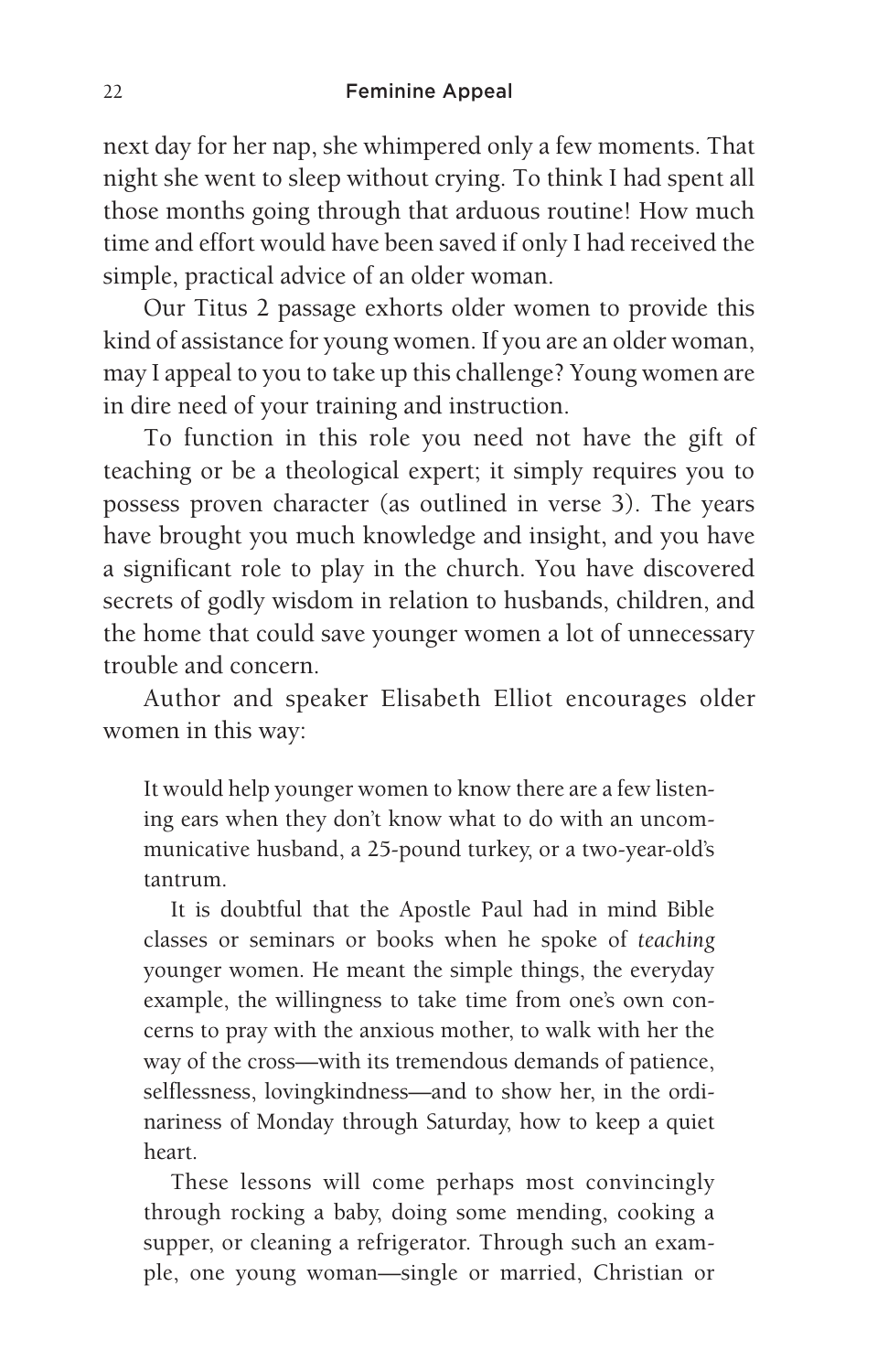not—may glimpse the mystery of charity and the glory of womanhood<sup>1</sup>

Of all the mentoring relationships among women, none is more significant than the one between a mother and her daughter. Those of us who have been blessed with daughters have the opportunity and, indeed, the obligation to emphasize the feminine qualities of Titus 2 in our teaching repertoire.

We must instruct them how to love their future husbands and how to love their future children, in the likely event that God has that plan for their lives. We must train them how to be self-controlled, pure, kind, workers at home, and submissive.

We live in a society that emphasizes preparation and education for everything *but* marriage, motherhood, and homemaking. Therefore, we must give this profession our highest attention when it comes to preparing our daughters for their futures.

May I also encourage those of you who are single? If marriage and motherhood are in your future, *now* is the time to prepare for that profession. Even if you remain single, you can still cultivate biblical femininity by studying this passage. It will instruct you in how to care for the marriages and children of those closest to you. You don't have to draw from personal experience; you still have the truth of God's Word to train the younger women in your life.

Clearly, Titus 2 exhorts *all* women to perceive the value of being mentored and being a mentor. Younger women should consistently pursue more mature women to learn from their wisdom and experience. Older women should prayerfully consider the younger women that God has brought into their lives, in order to encourage and support them.

## A Mentoring Story

It was the friendship and counsel of an older woman that God used to influence my friend Lisa. Though Lisa had been attending church services periodically, she didn't know the truth of the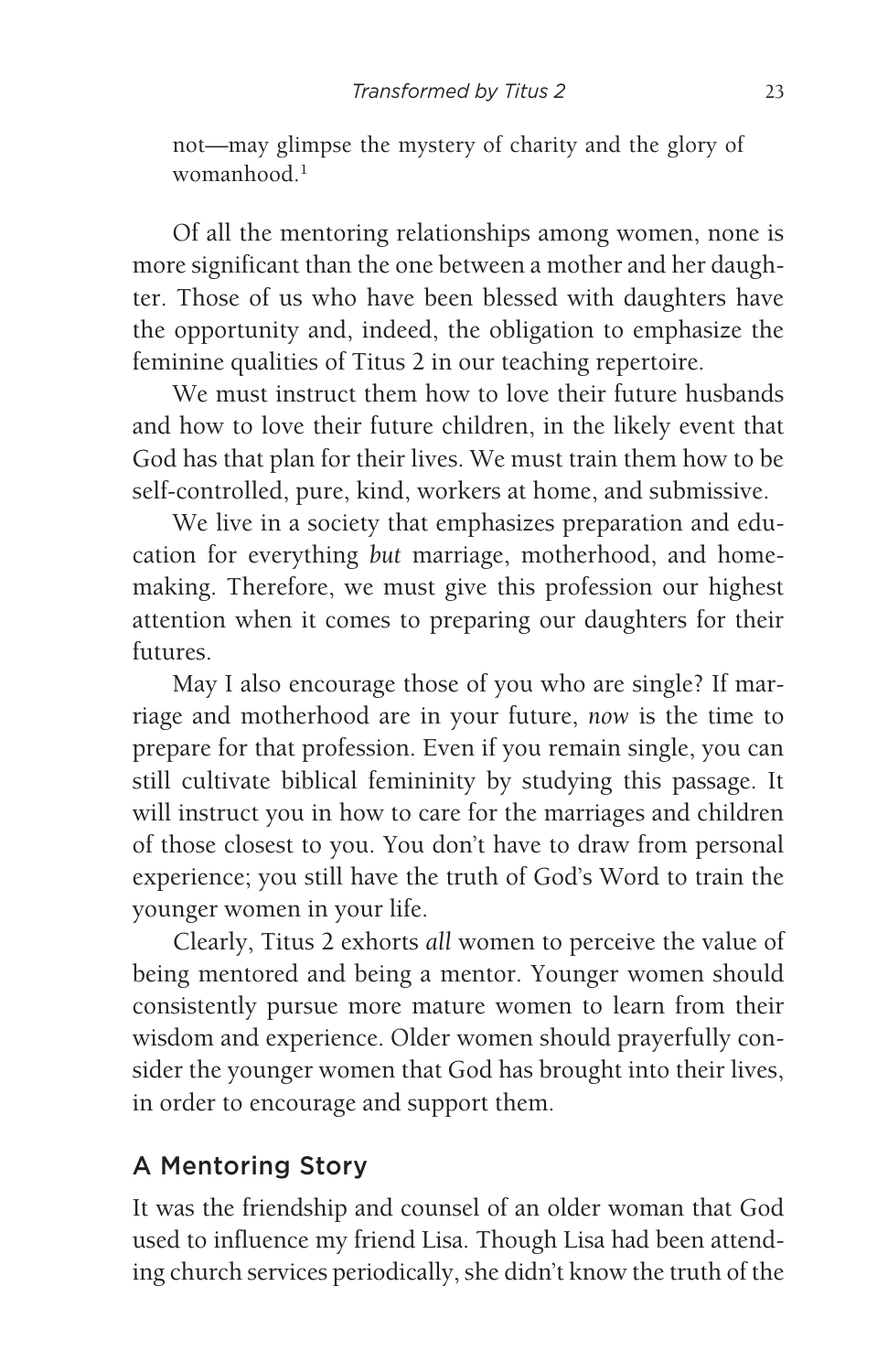gospel and was only living for herself. However, she encountered God, and He turned her life upside down. He shook loose all her previous concepts of femininity, marriage, and motherhood. She tells her experience:

I grew up at a time when women were making a name for themselves. In their own right, they were being promoted into the "men only" fields without the obstacles or prejudices of the past. Women were prompted to put themselves where they could make their mark. I never heard anyone talk or teach about raising a family or being a wife.

In my family, I was encouraged to pursue my interests, study hard, and have a shining career. I remember in college my friends and I would talk about careers, strategies, and positions of rank. We always pictured ourselves as successful executives. I specifically recall tossing around the idea of not having children.

My path into corporate America was incredibly easy. I had a wonderful job waiting for me out of college. From there the climb was more like a ride in a glass elevator. At the age of twenty-eight, I had my CPA license and found myself the comptroller of a multimillion-dollar corporation and the youngest vice president in company history.

But with success came resentment that I was tied down with a family. I had to decline a promotion and an opportunity to move abroad. I had two young sons, and my husband was in a nowhere job. My family felt like the chains of Jacob Marley. I couldn't see the joy in having a family—only the glory I was missing. I was in a mental trap that I didn't perceive.

Through a series of God-ordained "coincidences," several people recommended the same church to John and Lisa. One Sunday they decided to visit, and on that day the pastor clearly presented the gospel and preached about the eternal importance of family. The message pierced Lisa's heart. Drawn by the teaching and life of the church community, they began to attend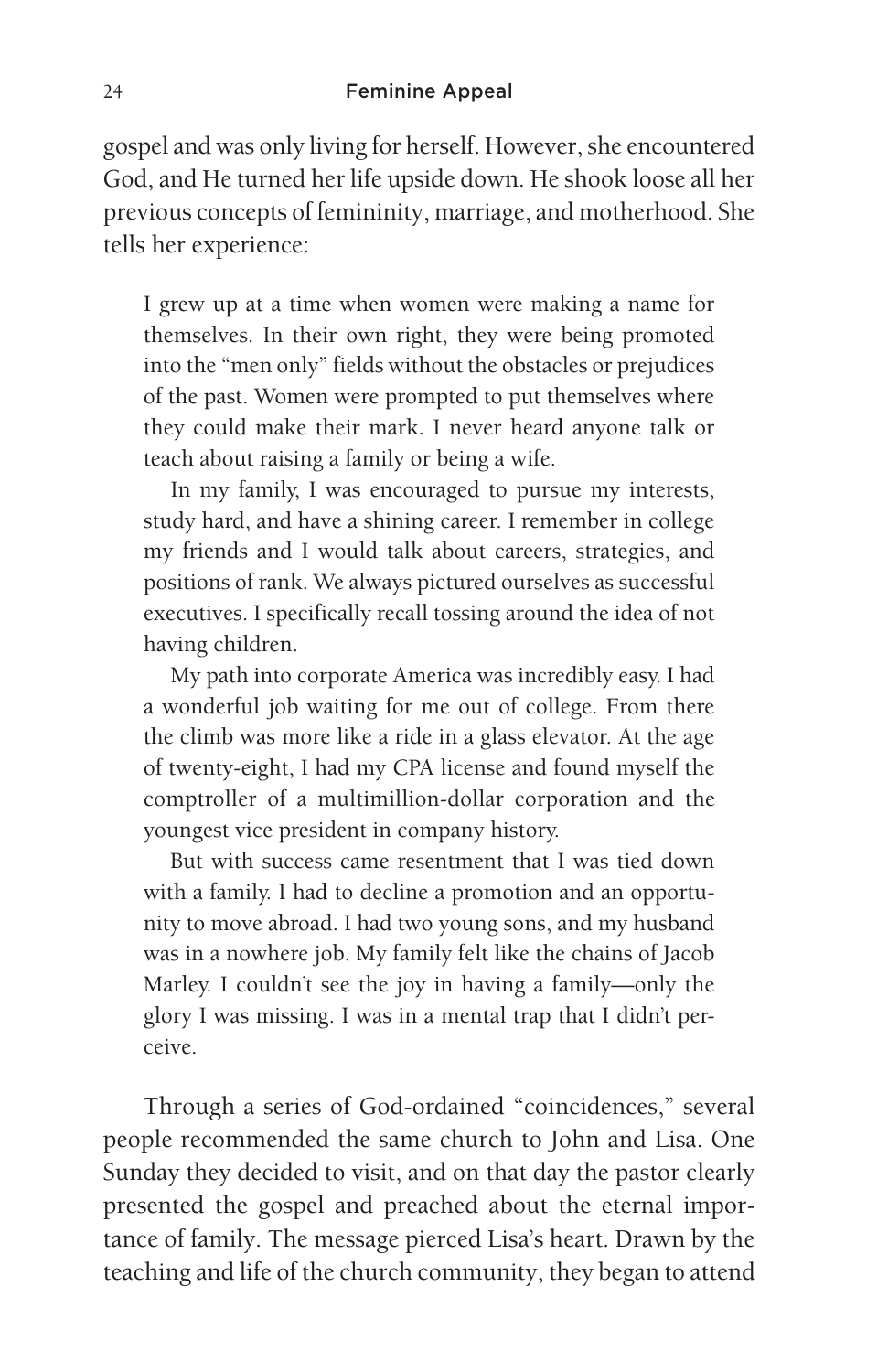this new church. Not much later, Lisa repented of her sins and became a Christian.

Soon the conversations at work about vacations, wardrobes, and material success that she once enjoyed seemed silly and selfish. Instead Lisa began to prize the biblical roles of wife and mother. Eventually, John and Lisa agreed it was time to sell their big house, buy a less expensive place to live, and prepare for Lisa to come home full time. It took the better part of a year to sell the house, during which time she turned down a promotion that would have doubled her salary. This ordeal tested her faith.

I struggled even as I tried to obey. I knew my life needed to be in God's ordained order. But I wondered if I could really do this.

As we prepared to move, I befriended a woman in my church who helped me pack a little every day for a month. During our times together, she would listen patiently and help me in practical ways. She continually quoted Scripture, targeting my doubts. It wasn't always what I wanted to hear. Nevertheless, it was always what I *needed* to hear.

My husband got a new job, one he loves to go to every day. We found a bargain home in a modest neighborhood close to our church community. I'm home with my boys. We live on less money, but we really lack nothing.

But that's not even the best part. Now we are involved in each other's lives. I really know my husband and my children. My boys are learning, happy, and love the Lord, and I am already seeing the fruit of my labors.

As much as the Lord has blessed our family, over the years He has also used this change in our lives to reach others. Former colleagues and disinterested family members have started asking questions about our faith and are reading the Bible. The witness of our life together even made my skeptical oldest sister comment, "Maybe there *is* something to this God thing!"

Isn't that exciting? It's the Titus 2 principle at work! One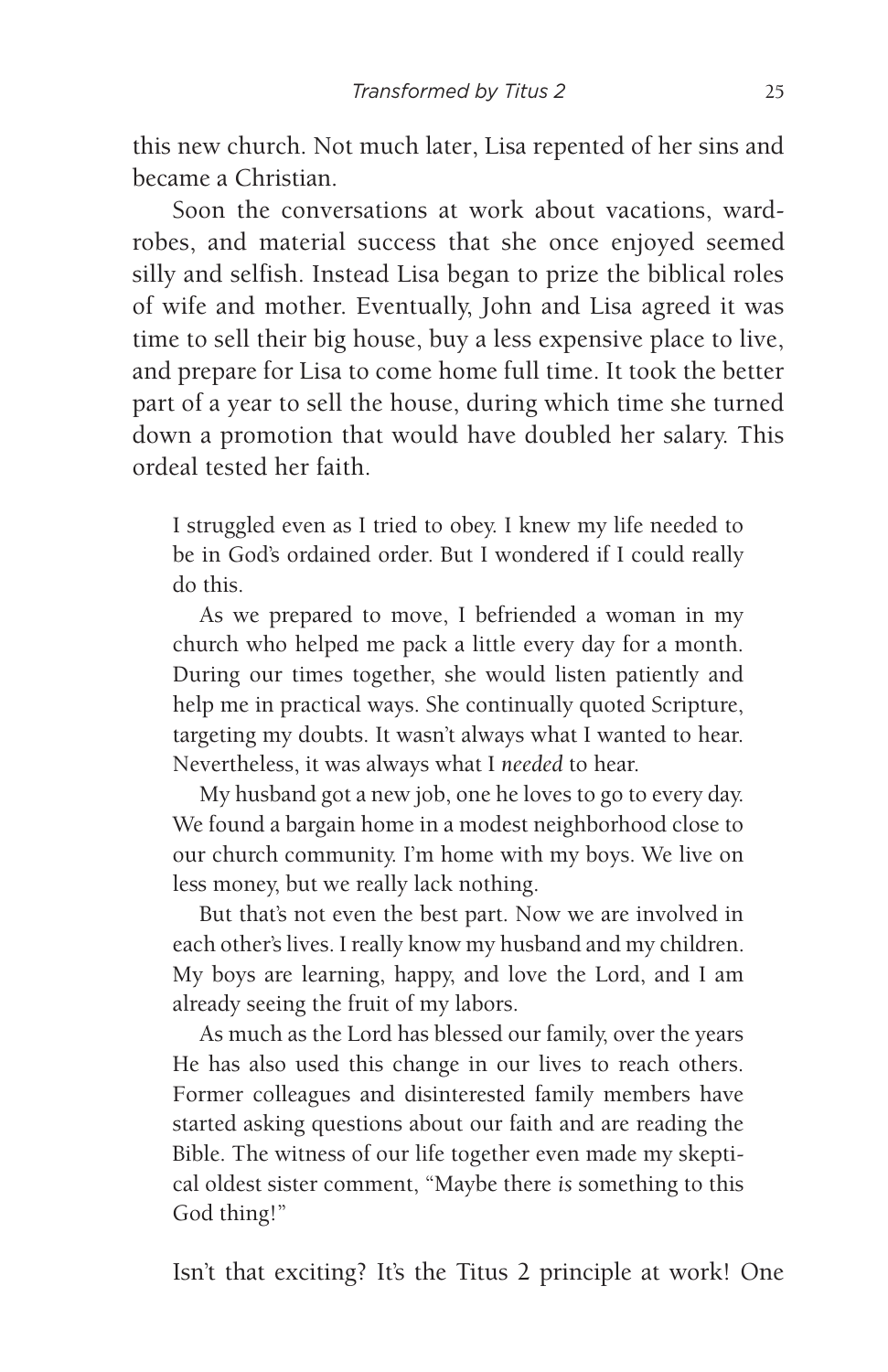older woman in the faith mentoring a new convert and helping her make a transition to being at home, caring for her sons, and supporting her husband. In turn, Lisa is able to train and encourage other women in her church; and the transformation in her life is a witness to unbelieving family members and friends.

## The Grand Purpose

Now there are many Christian women who agree with and adhere to the virtues listed in Titus 2, but are unaware of the ultimate purpose of these practical applications. These women are avid proponents of society's need to return to "traditional values;" yet that is not what this passage is advocating. We are *not* commanded to love our husbands and to love our children so we can have strong, happy families like those from a previous era. To be sure, we experience enjoyable and fruitful family relationships when we follow God's instructions. But there is a far higher call.

On the other hand, there are Christian women who reject some of these virtues because they regard them as restrictive and outdated. They single out "working at home" and "submissive to their own husbands" as purely cultural requirements that are not applicable in modern society. However, that idea is erroneous. This passage remains authoritative and relevant for women today.

The commands found in Titus 2 have been given to us for an all-important reason that transcends time and culture. *That reason is the gospel of Jesus Christ.* These virtues are not about our personal fulfillment or individual preference. They are required for the sake of unbelievers—so that those who are lost might come to know our Savior.

This purpose is stated in verses 5, 8, and 10. We are to love our husbands and children, pursue self-control and purity, be workers at home, kind and submissive:

*that the word of God may not be reviled. (v. 5)*

*so that an opponent may be put to shame, having nothing evil to say about us. (v. 8)*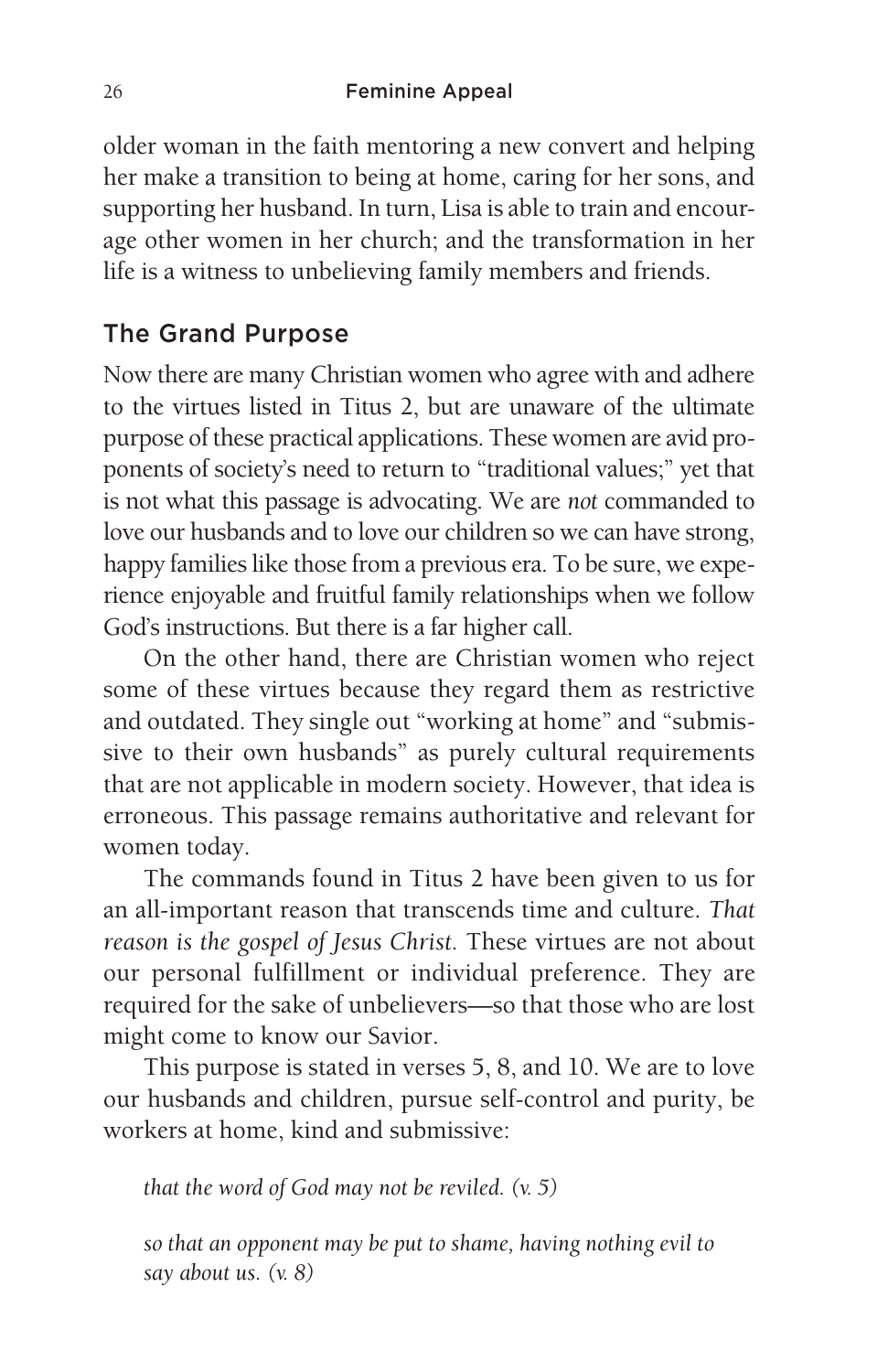*so that in everything [we] may adorn the doctrine of God our Savior. (v. 10)*

Our conduct has a direct influence on how people think about the gospel. The world doesn't judge us by our theology; the world judges us by our behavior. People don't necessarily want to know what we believe about the Bible. *They want to see if what we believe makes a difference in our lives.* Our actions either bring honor to God or misrepresent His truth.

I recall my sadness when I heard of a high-profile Christian woman who left her husband for another man. My heart ached when I thought of the pain that this caused her family. But the effect of her sin didn't end there. When she broke God's command and committed adultery, her behavior reviled God's Word—before every person she knew and more she didn't know. Even the mainstream media snickered at the hypocrisy they perceived in her life. Her sinful conduct gave opponents of the gospel the chance to speak evil about Christians.

Although our daily actions might not be covered on the evening news, our lifestyle speaks loudly to those around us. How sobering it is to realize that our behavior has the potential to discredit the gospel. But how exciting it is to think that we can actually *commend* the gospel!

As verse 10 says, we can "adorn" the gospel with our lives. To "adorn" means to put something beautiful or attractive on display—like placing a flawless gemstone in a setting that uniquely shows off its brilliance. The gospel is like the most valuable of jewels. It is *the pearl* of great price.

Make no mistake, by adorning the gospel, we are not enhancing or improving it. The gospel cannot be improved! But by cultivating the feminine qualities listed in Titus 2, we can present the gospel as attractive, impressive, and pleasing to a watching world.

Several years ago while we were on a family outing, a gentleman approached my husband and said, "Sir, I've been observing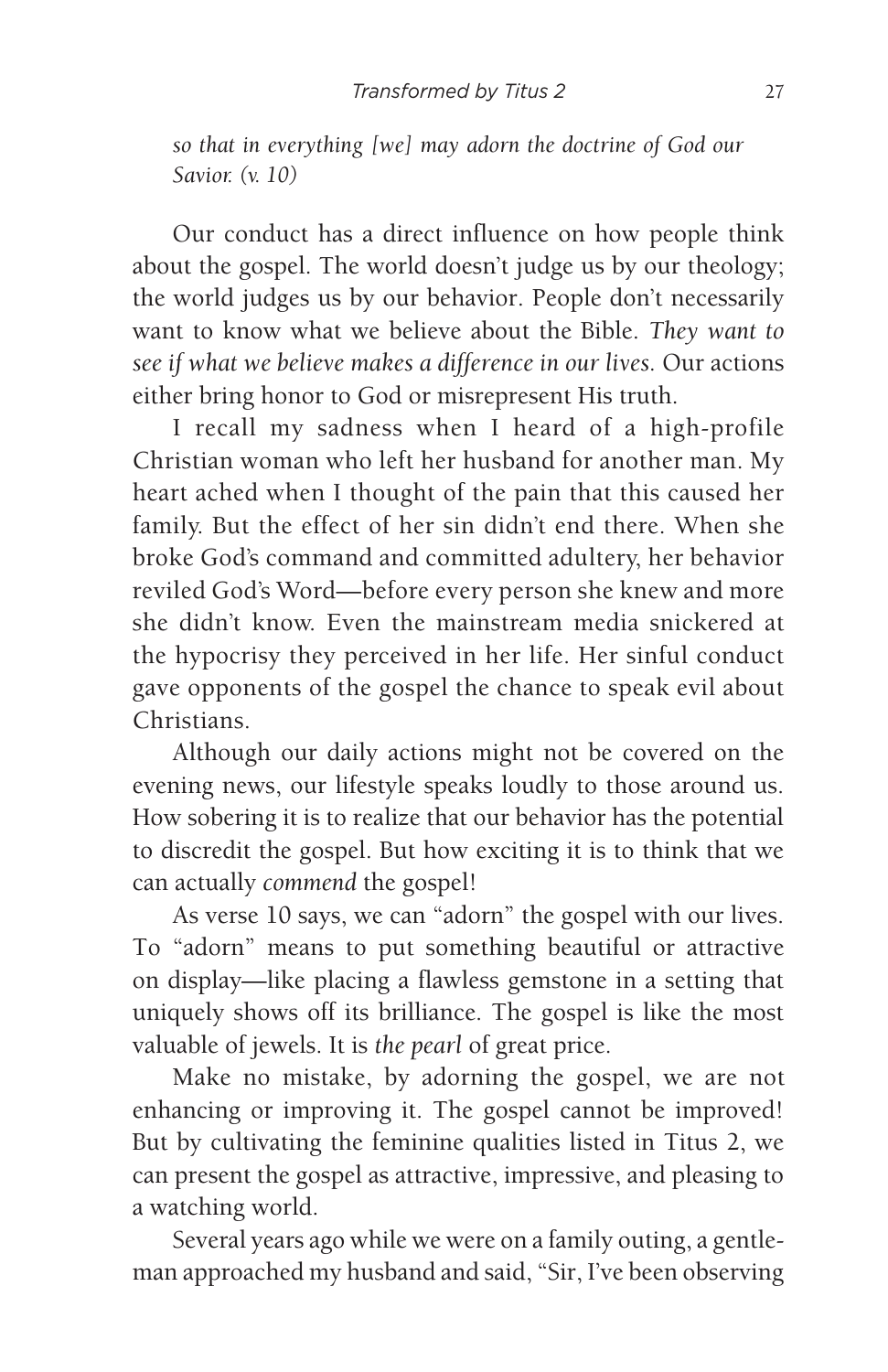you for some time, and I have never seen a family relate like yours. How do you do it?"

My husband and I and our children had simply been enjoying one another's company—laughing together and showing affection. But what was ordinary interaction between our family members was curiously attractive to this stranger. Our behavior provided C. J. the opportunity to share the gospel with him.

My husband explained that we are simply a family of sinners—but sinners whose lives have been transformed by the power of the gospel. And *that* was the reason for the difference this man observed.

Although we might not always be aware, people are watching our lives. If we exhibit the qualities from Titus 2 such as love for our families or purity or kindness, we are promoting the gospel. And the unbelievers who see us—be they family member, friend, neighbor, or stranger—may actually be drawn to the gospel by the way we live. How extraordinary!

#### Feminine Appeal

This book is about the transforming effect of the gospel because that is what Titus 2 is all about. The climax of Titus 2 announces that "the grace of God has appeared, bringing salvation for all people." It heralds the news of "our great God and Savior Jesus Christ, who gave himself for us to redeem us from all lawlessness" (vv. 11-14).

The seven feminine virtues we will consider in this book are not an end in themselves. They point to the transforming effect of the gospel in the lives of women—women who have turned from their sins and trusted in the Savior, women whose sins have been forgiven and whose hearts have been changed.

Can you conceive of anything that sets forth the beauty of the gospel jewel more brilliantly than the godly behavior of those who have received it? Consider the loveliness of a woman who passionately adores her husband, who tenderly cherishes her children, who creates a warm and peaceful home, who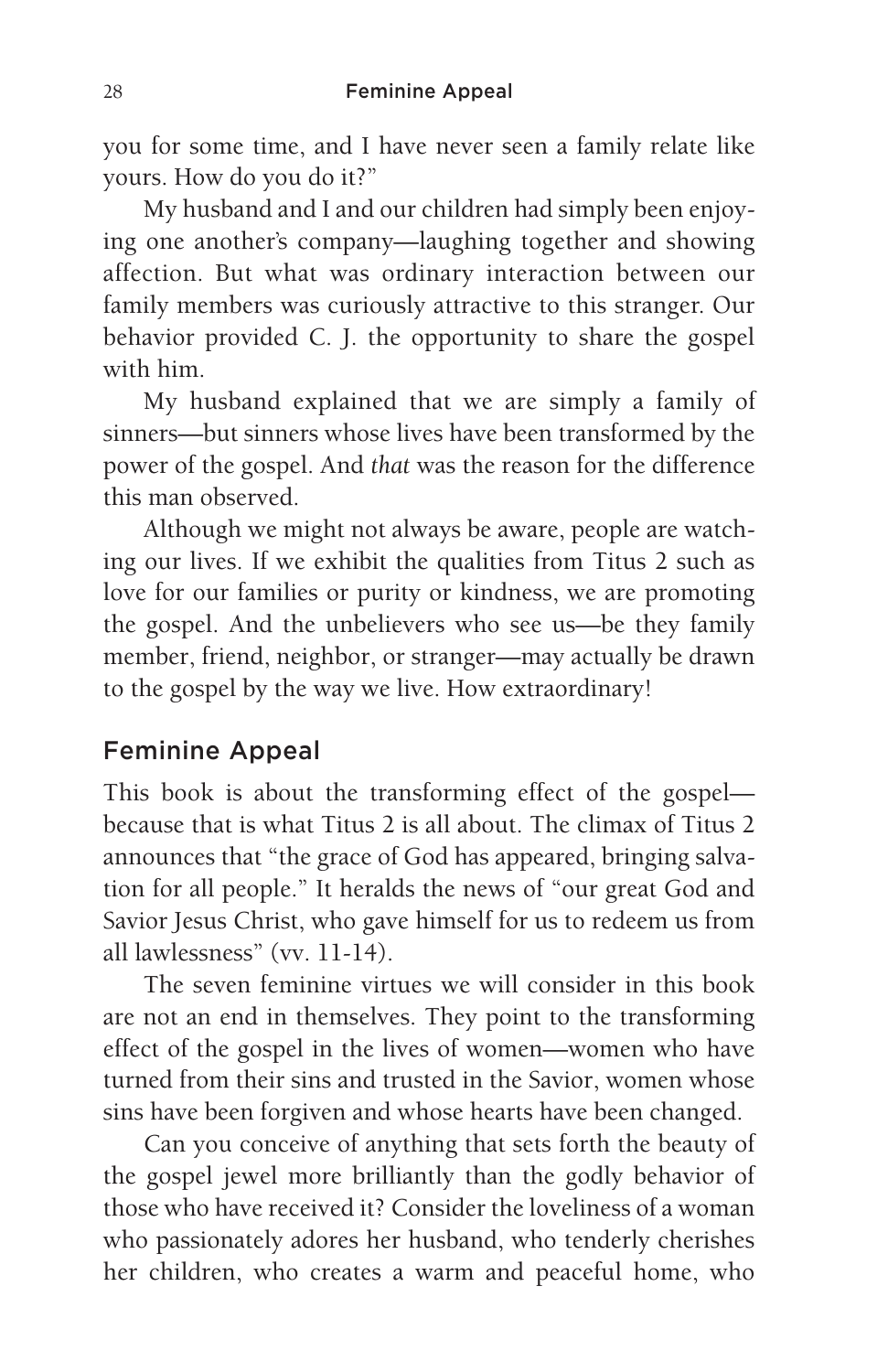exemplifies purity, self-control, and kindness in her character and who gladly submits to her husband's leadership—for all the days God grants her life. I dare say there are few things that display the gospel jewel with greater elegance. This is true *feminine appeal.*